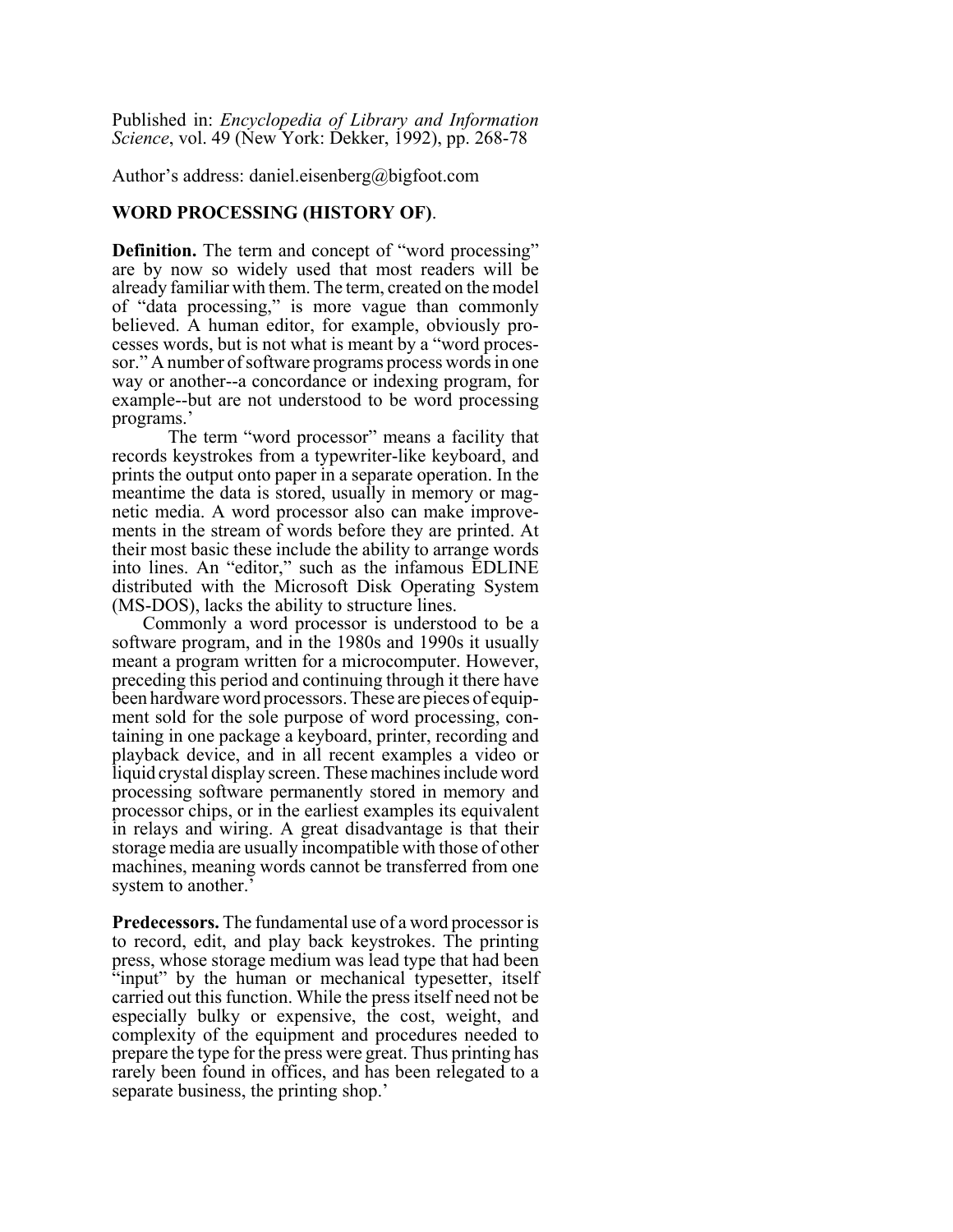Experiments in recording typewriter keystrokes, early in the twentieth century, used mechanical, air-driven mechanisms, borrowed from or inspired by the player piano. These were scarcely more than curiosities. The electric typewriter appeared in the 1930s, but despite its higher-quality output, it did not become dominant until twenty years later. It seemed to offer the potential for more economical recording and reproduction of keystrokes, but it was not until the 1950s that a machine carrying out these functions was manufactured and sold in quantity: the Friden FlexoWriter. The FlexoWriter used punched paper tape as a storage medium, thus providing some compatibility with other data processing equipment.'

Keystrokes could be deleted from the punched tape, which backed up as the backstroke key was pressed. The "delete" or non-printing character consisted of all possible holes punched; this was later implemented in the ASCII character set, in which the highest character, 127, with all bits set, was a "delete" character. However, insertions could only be made by splicing the paper tape, and there was no means to turn carriage returns into spaces or viceversa. The difficulty of revision made the noisy FlexoWriter impractical for routine office correspondence. Its main use was for what soon became known as the "form letter," in today's terminology a merge operation: a standard text with different names, addresses, or other data inserted. These were used for political purposes, fundraising, and sales.'

**The MT/ST**. The first true word processor, and IBM's first entry into the field, was the Magnetic Tape Selectric Typewriter or MT/ST, introduced about 1969. Much larger and more expensive than the FlexoWriter, the MT/ST included a model of IBM's workhorse Selectric typewriter built into a small desk. Accompanying it was a console, about half as large as the desk, containing control relays, the tape recording and playback facility, and control buttons and dials.'

As typing took place, keystrokes were recorded on 16mm magnetic tape, using a head moved by solenoid and spring across the tape, one character per pass. The backspace key on the keyboard backed the tape up so the character could be overwritten with a new one. 100' cassettes of tape held approximately 25K of data. A 7-bit data set was used, providing different codes for upper and lower case letters, and an increased set of control codes. In a technique borrowed from mainframe computers, the operator could mark the tape with electronic divider codes, called "Search Codes." While the concept of named files was still in the future, the machine counted the number of Search Codes on the tape and could thus search for a file. In a crude way it could thus assemble standard chunks of text into a composite output document.'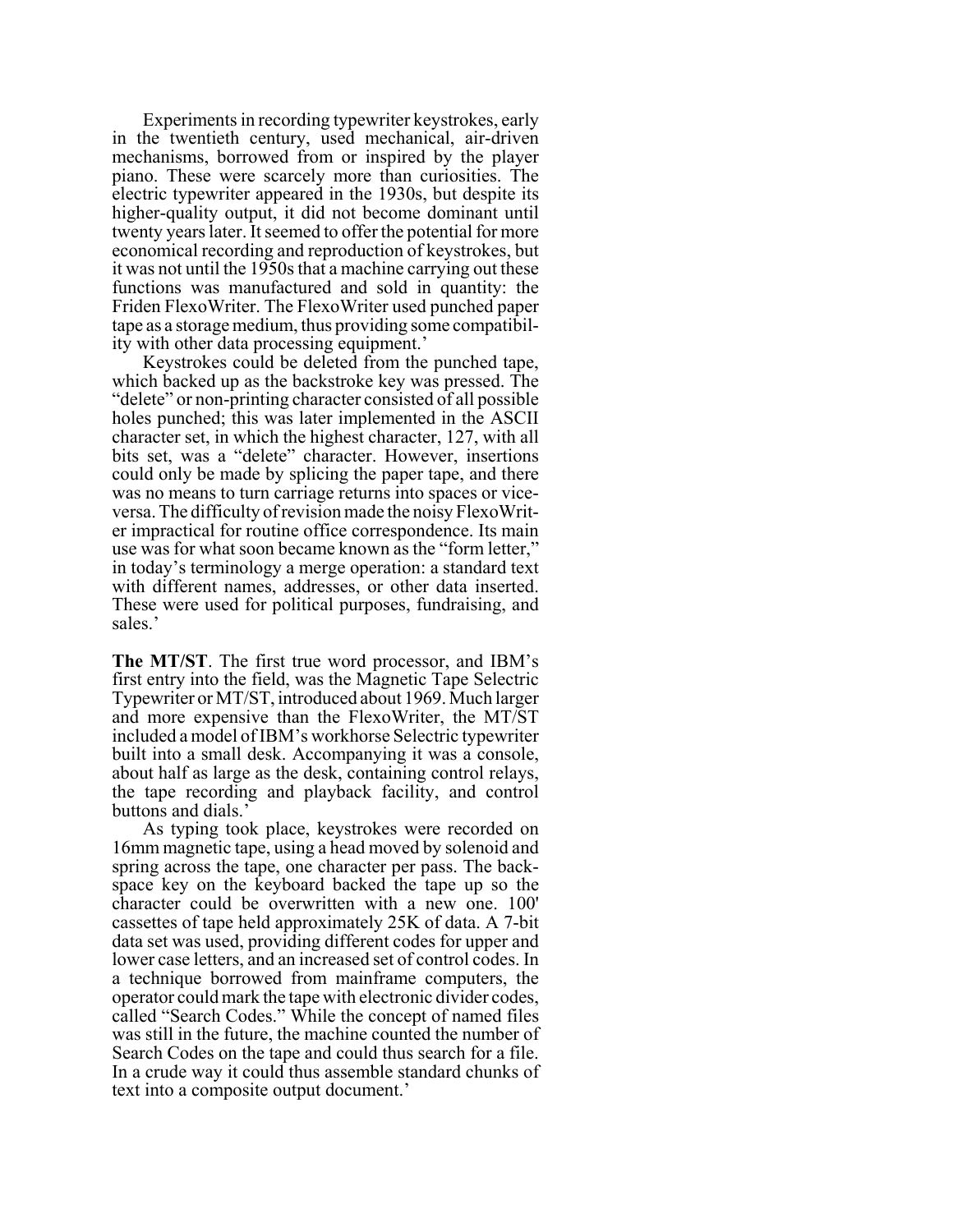The MT/ST incorporated a number of other innovations. While it had no block movement capabilities, except by very cumbersome block export and import, it did have insertion and revision capabilities. At each carriage return, one space on the tape was reserved for insertions. More important, all except the very first models incorporated two tape stations, and the ability to play from one tape and while recording an updated tape on the other, incorporating insertions and deletions as wished. The two tape stations could also be played back simultaneously, typically merging a letter on one tape with a name and address list on the other.'

The MT/ST also introduced what may be called word processing concepts. Within a fixed zone (1") preceding the right margin, spaces were converted into carriage returns, and outside it returns were changed into spaces. The concept of a "soft hyphen" was used for the first time: a hyphen that would print only if it fell within the 1" hyphenation zone, and would otherwise be ignored. An overstrike code was also implemented; this permitted underscoring.'

Whereas the FlexoWriter only operated on a character basis, the MT/ST also operated on a word, line, and paragraph basis. The machine understood a word to be any string terminating with a space; a line was a string terminating with a carriage return. Two carriage returns constituted a paragraph boundary, and were not turned into spaces as single returns could be.'

However, the MT/ST had no concept of a page; the division of text into pages and the numbering of pages had to be done by a human operator. While possible hyphenation points in a word could be pre-marked, it had no hyphenation ability of its own. The machine did not permit operator hyphenation while playback was in process, and thus line endings were not always satisfactory. As it had no display screen, the only way to know what was on a tape was to print it out at 15 characters per second. No tape updating without printing was possible either. The operator needed to listen to the tape transport to know whether it was skipping text or awaiting keyboard input. The MT/ST required alertness and discipline from the operator.'

**Other Dedicated Word Processors.** IBM introduced a number of later word processors incorporating various improvements; other manufacturers followed IBM's lead. None of these achieved the success of the MT/ST. The Magnetic Card Selectric Typewriter (1969) incorporated the concept of the page into processing; one page was stored on each magnetic card. In 1971 the Lexitron (not an IBM product) added a display screen, using paper only for the final output. IBM's Magnetic Card Executive Typewriter (1972) had proportional spacing in a single type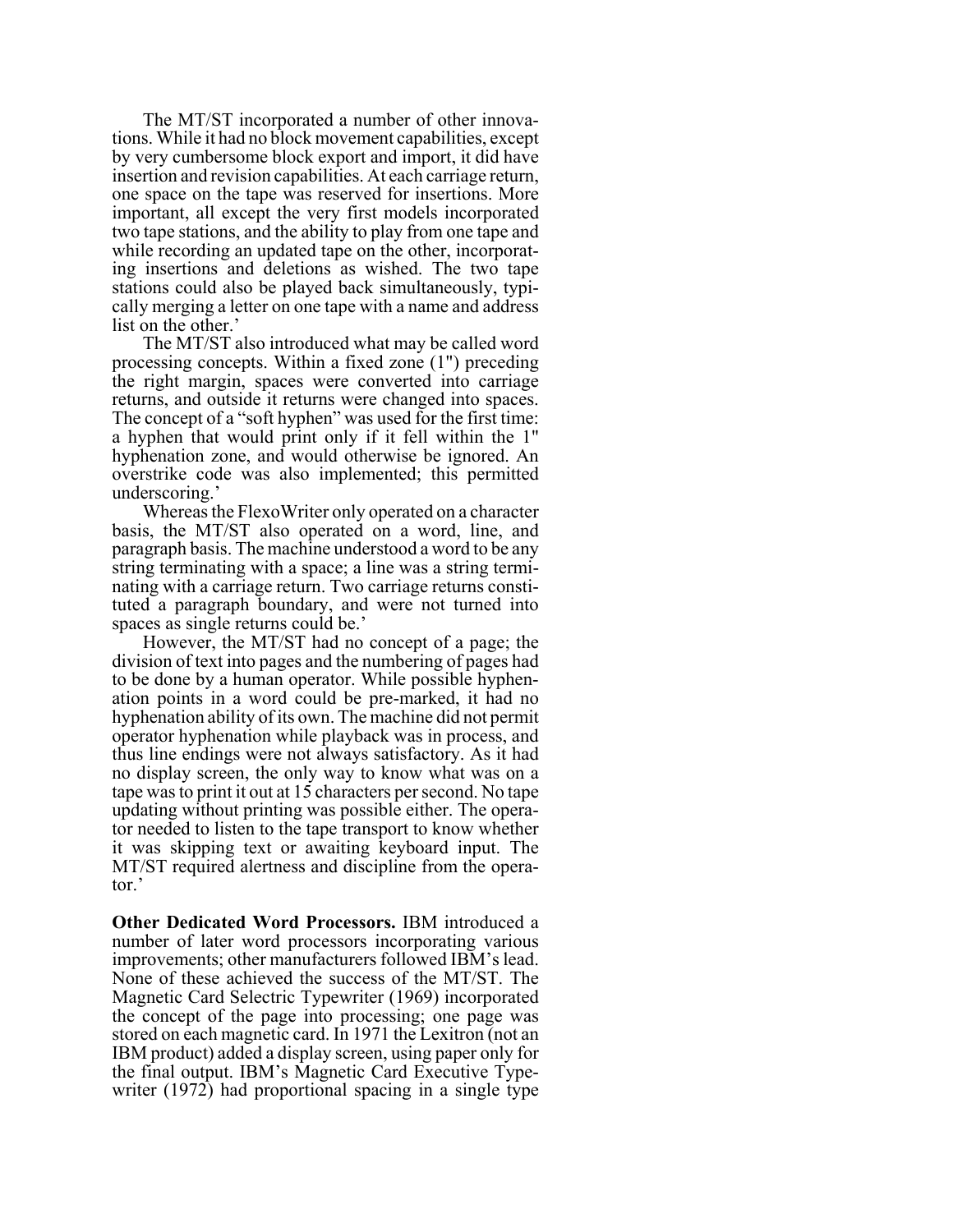face, sacrificing the interchangeable type elements of the Selectric. Magnetic Card Selectric Typewriter II (1973) added memory, allowing text to be stored and moved in memory and only stored on media when editing was completed. It also had the double pitch available on later Selectrics.'

IBM's DisplayWriter and word processors from Wang and Lanier moved closer to the word processor as we know it today. Floppy disks gradually replaced cassette tapes as storage media. Named files were introduced. Onscreen menus of functions and labeled function keys made it easier to perform tasks: opening, saving, combining, printing, and deleting files; moving, centering, justifying, and underlining text; combining standard text (a letter or a financial document) with varying data; adding page numbers, headers and footers.'

**Word Processing on Multipurpose Computers.** Although not customarily thought of as such, the above pieces of hardware are computers, with input and output devices and data storage and manipulation ability. However, their programming was limited to that supplied by the manufacturer, and they could not be used for other tasks. Word processing has been done on both mainframe and minicomputers, in both of which the computer simultaneously served several users, but these never achieved acceptance outside of large businesses. Besides the cost of the computer, the printers were the primary limitation. Only daisy-wheel printers could produce office-quality output in the early 1980s, and they were slow in comparison with the processor speeds. Software for mainframe and minicomputer word processing soon trailed, in features and ease of use, that available on microcomputers. Mainframe administrators did not consider word processing a task particularly appropriate for their computers, as it required large blocks of memory but did not need mainframe processing speed.'

**Early microcomputers.** The microcomputer arrived on the scene in the mid-1970s. Early models used tape cassettes for data storage, with data encoded in an unreliable audio (analog) signal. There were two main families of central processing chips, the 8080 and the 6502 chip, which were later to evolve into the IBM-compatible and the Macintosh lines of computers respectively. The commands used by the chips were the same for all machines using that chip. However, the formats by which data was stored and displayed on a screen were not standardized, meaning that each model of computer required a different version of the same program, and computers could not share data. Early dot-matrix printers, typically using a 7-pin matrix, produced a legible but poorlooking product, unsuitable for business correspondence.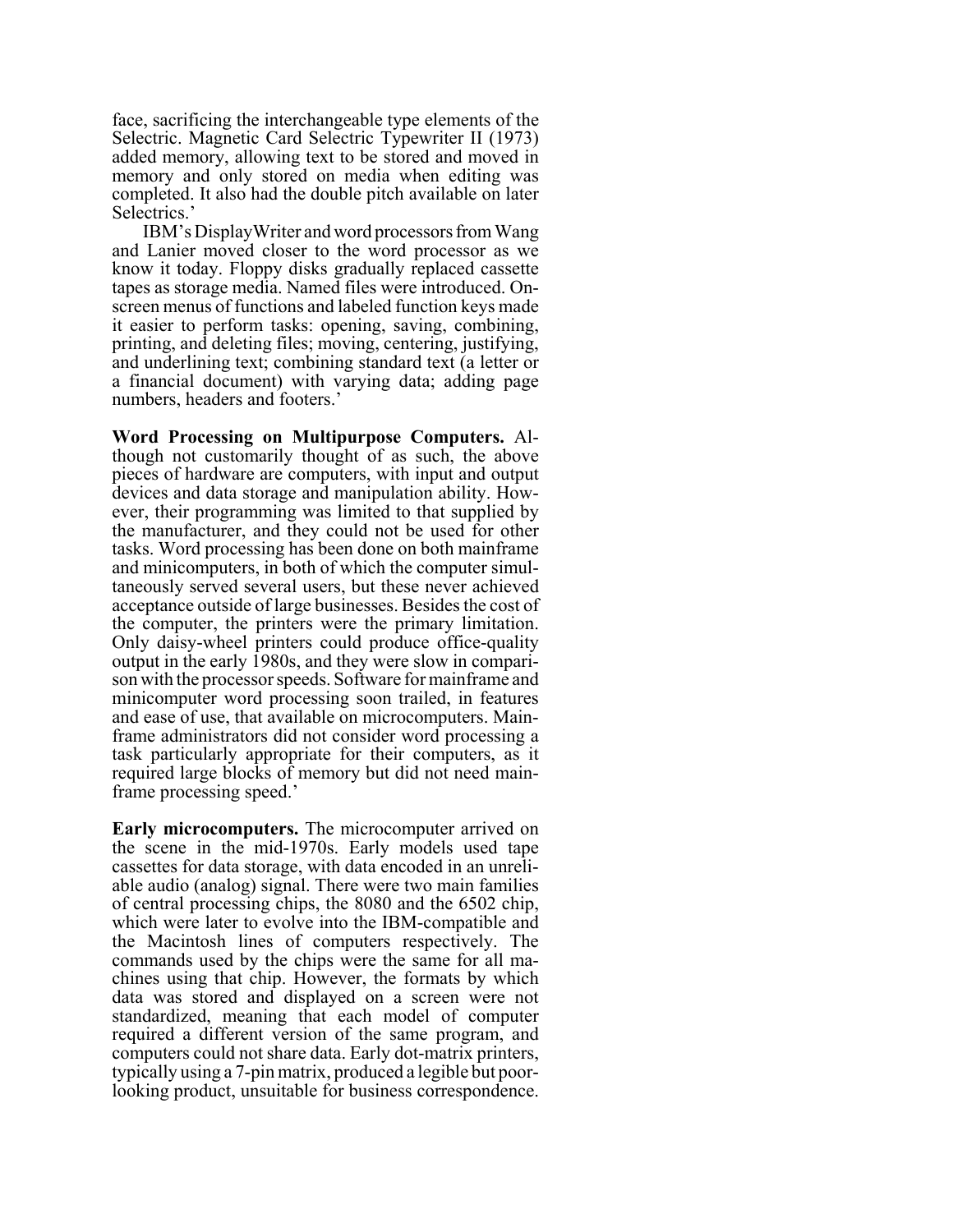Very primitive software was hobbyist-written, or provided by hardware manufacturers.'

The addition of floppy disk drives to computers in the late 1970s marked a great advance in the reliability and speed of data storage. It then became practical for independent programmers to write and sell software. The only word processing program from this period to achieve recognition was Michael Shrayer's Electric Pencil, which introduced word wrap, in which it was not necessary to press a carriage return at the end of each line. This was a great innovation for its day.'

The arrival in the late 1970s of the standard operating system CP/M (Control Program/Micro) brought vastly increased standardization. Formats for file and memory structure were standard across all machines of that class. By 1980 IBM Selectrics and Diablo and Qume daisywheel printers were coupled to computers, giving a goodquality printed output and a variety of type styles, although at a high price. Changing type style meant stopping the printer and a manual change of printing element (in the case of the daisy-wheel printers this was a disk about three inches in diameter). The addition of memory to printers made bi-directional printing possible. This eliminated the delay caused by the return of the print head to the left margin position at the beginning of every line.'

While the logical disk structure was standard, the physical disk organization was unique to each computer. The standardized 8" disks were replaced with less standard 5.25" disks. The screen display codes were also not standardized. This meant that slightly different versions of a program were still required for each brand, and in some cases each model, of computer. It also meant that different brands of computers could not exchange disks, although conversion software and facilities appeared in the mid-1980s.

**WordStar.** Throughout the CP/M period the predominant word processing program was WordStar, although there were other minor competitors, such as Select and Perfect Writer. By recent standards CP/M WordStar was very primitive, lacking features now taken for granted, such as a spelling checker, footnotes, and proportional spacing. On-screen help was limited, and installation often required a technically knowledgeable operator. It could only support one printer at a time; multiple printers required that different versions of the program be prepared. Nevertheless, WordStar took full advantage of the features of the printers of the early 1980s. It supported super- and subscript, bold or shadow print, underscore, page numbers, and one-line headers and footers. It achieved a great success with its keyboard structure, in which cursor movement commands were arranged in a logical, one-hand design (Control-E for up, Control-S for left, Control-D for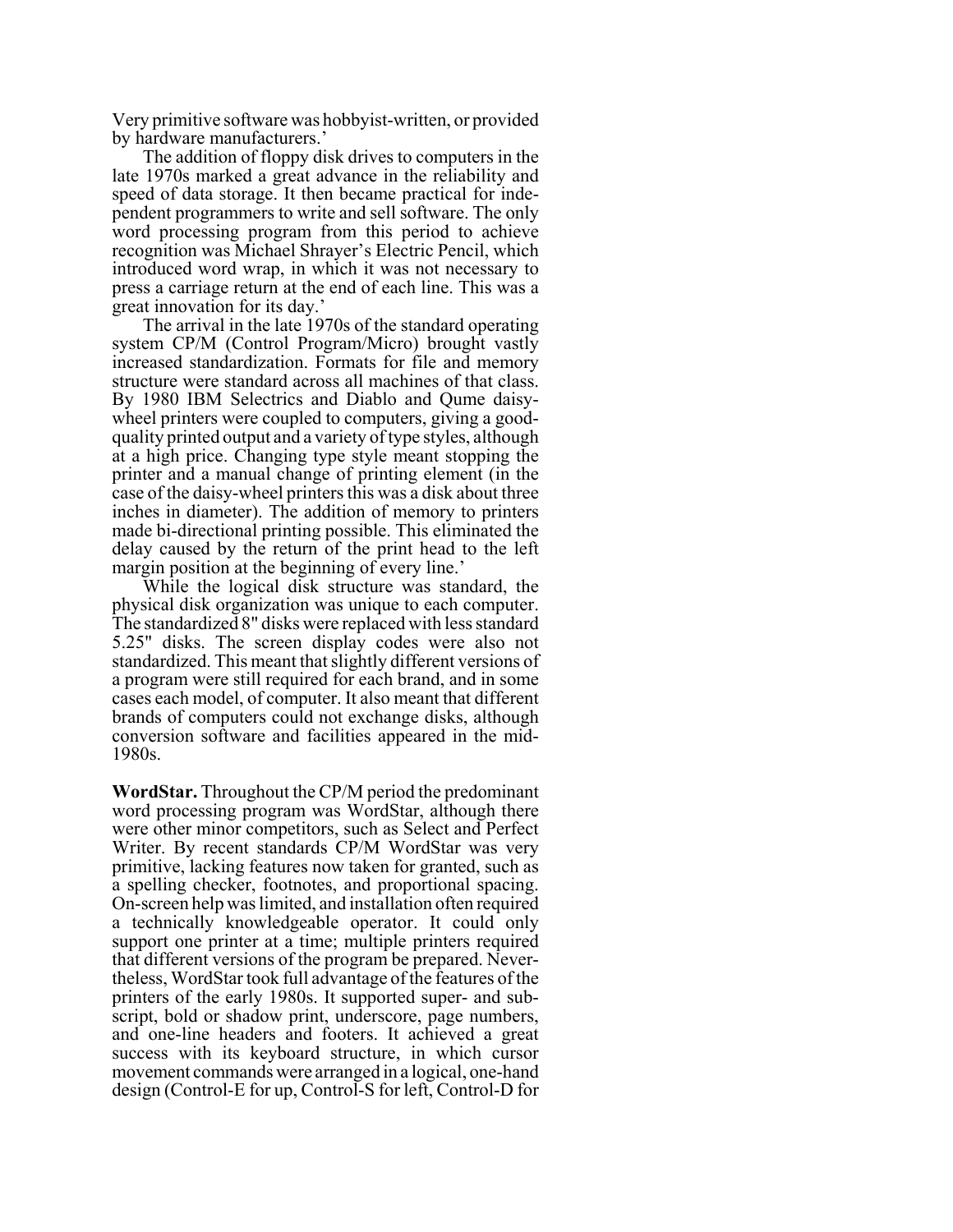right, and Control-X for down). The MicroPro Corporation, publisher of WordStar, successfully sold its product to hardware manufacturers, such as KayPro and Morrow. It was thus "bundled" with the computer: by purchasing that brand of computer one got WordStar included, at a price much less than an individual could have obtained it. "WordStar To Go," an abbreviated version, was stored on memory chips and sold with some of the first laptops.'

**MS-DOS Word Processing.** In the early 1980s the CP/M computers were replaced by more powerful machines using the Microsoft Disk Operating System (MS-DOS). This system was chosen by IBM for its microcomputers, and although IBM was never as successful with microcomputers as it wanted to be, it served to set a common technical core for a large family of "IBM-compatible" computers. Among other things, IBM's floppy disk format became standardized over a large number of brands of computers, permitting exchange of data with an ease that CP/M computers, with their manufacturer-specific formats, never achieved. A software producer needed only to prepare a single version of a program, which would then run on the machines of many manufacturers. The MS-DOS computers also vastly increased available memory, added subdirectories to their disk structures, added function keys and an "Alt" key to the keyboard, and were easily customizable without sacrificing compatibility.'

This new standardization, plus the added speed of the machines, caused a great hardware and software boom in the 1980s. The microcomputer software industry grew at a great pace; customers purchased the newly standardized machines for which much software was available. Prices of hardware continually dropped. Software gained dramatically in features and ease of use, while also declining in price.'

**General characteristics of MS-DOS word processing programs.** MS-DOS word processing programs offered more of everything. The increased memory and disk storage capability meant that more extensive on-screen help could be made available. Dot-matrix printers improved the quality of their letter shapes dramatically; the print quality was never as good as that of daisy-wheel and Selectric printers, but the dot-matrix printers were much faster and far more flexible. They offered proportional spacing (available on some daisy-wheel printers, but never successfully supported by CP/M programs), italic, a variety of type sizes, better support for foreign language characters, and the ability to print pictures. All of this kept the word processing programs scrambling, successfully, to keep up.'

In addition, new features were added to the programs yearly: footnotes; endnotes; the ability to edit more than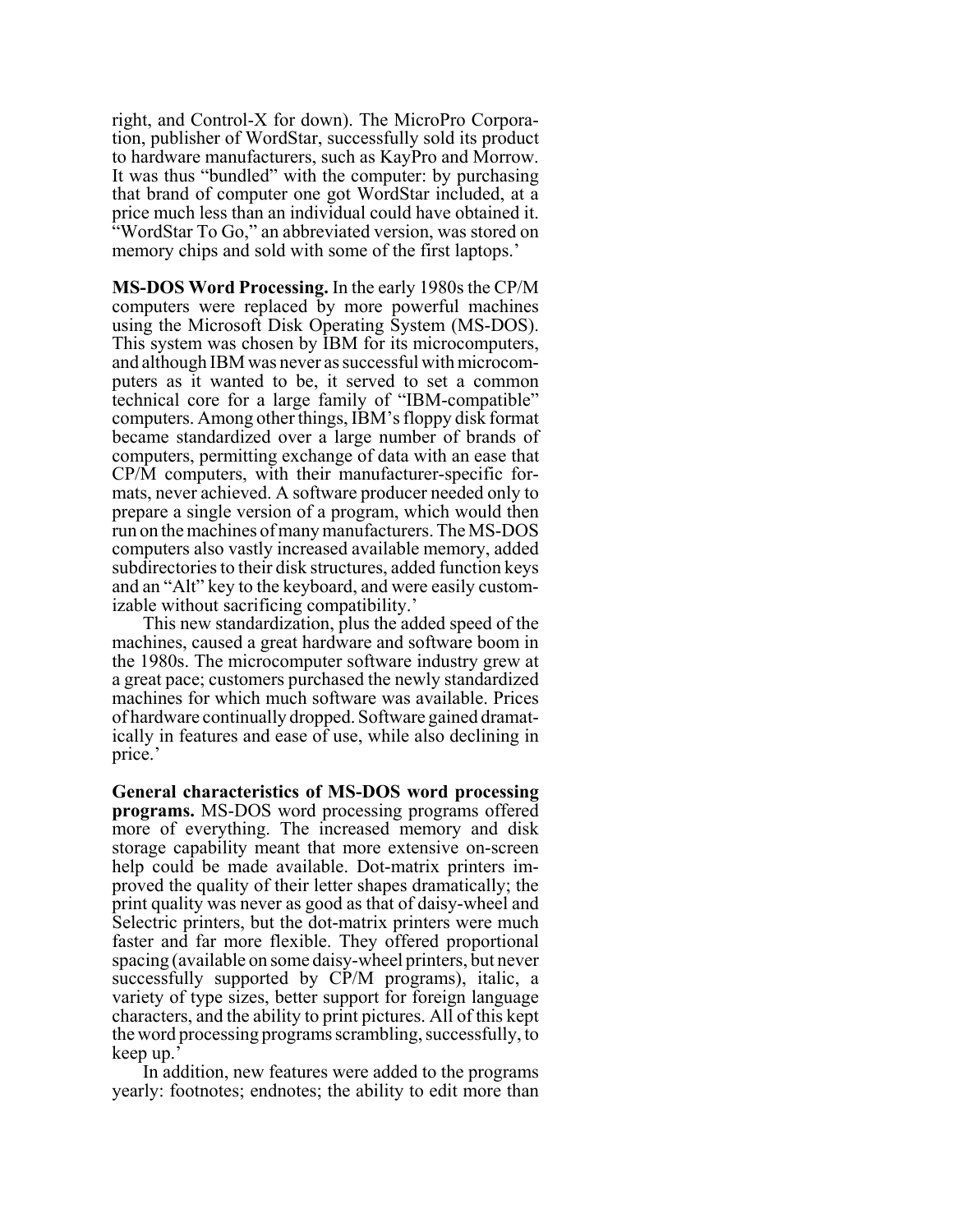one document; descriptive, non-printing file headers; split screen editing; mathematical functions on data contained within the document. The features of third-party (supplementary) programs were gradually incorporated into the main programs: macros (master commands to automate repetitive operations); data exchange with other programs; spelling checkers; thesauruses; data encryption; outline processors; graphics (illustration) creation and editing; charting; file comparison; indexing; an equation editor. A word processing program actually became a package of programs, filling many disks. WordPerfect 5.0, for example, in addition to installation and setup programs came with PTR.EXE, a program to edit printer definition files; CONVERT.EXE, a file conversion program to import and export text and data; GRAPHCNV.EXE, a program to import illustrations; SPELL.EXE, to edit the spelling dictionaries; and WPINFO.EXE, a program to provide information about the user's configuration to assist in diagnosing installation problems. Available for a small additional cost was a macro editor program, later incorporated into the main program.'

All of these new features meant that the programs grew more complex, causing frustration for many users. A new industry started to provide training and learning aids (books and videos). Still, a significant body of users still do not make efficient use of their word processors, and find them intimidating and confusing. Even experienced users often find the complexities of the programs frustrating, and to master every feature of a major program is a full-time job.'

**Specific programs.** WordStar failed to make the transition from CP/M to MS-DOS machines. The greatest failure in the history of word processing was WordStar 2000, an improved version of the program with many new features such as footnotes, but with a completely different command structure and user interface. It was received indifferently by the existing user base, who had already put in a long time in learning the previous commands and were not eager to repeat the process. There were never enough firsttime users of WordStar 2000 to mark the program as a success and force users of the older WordStar 3 to change to it. As a result, faced with user anger, the publisher retreated to its previous user interface, and released WordStar 4. In addition, WordStar was damaged by a group of dissident employees who founded a new company and offered a competing program, NewWord.'

WordStar 4 offered macros, improved installation, and better on-screen help, but was basically an adaptation of the older CP/M program. During the time all this had taken, WordStar was overtaken by Microsoft Word and WordPerfect, which were first in offering such new features as laser printer support and print preview. In one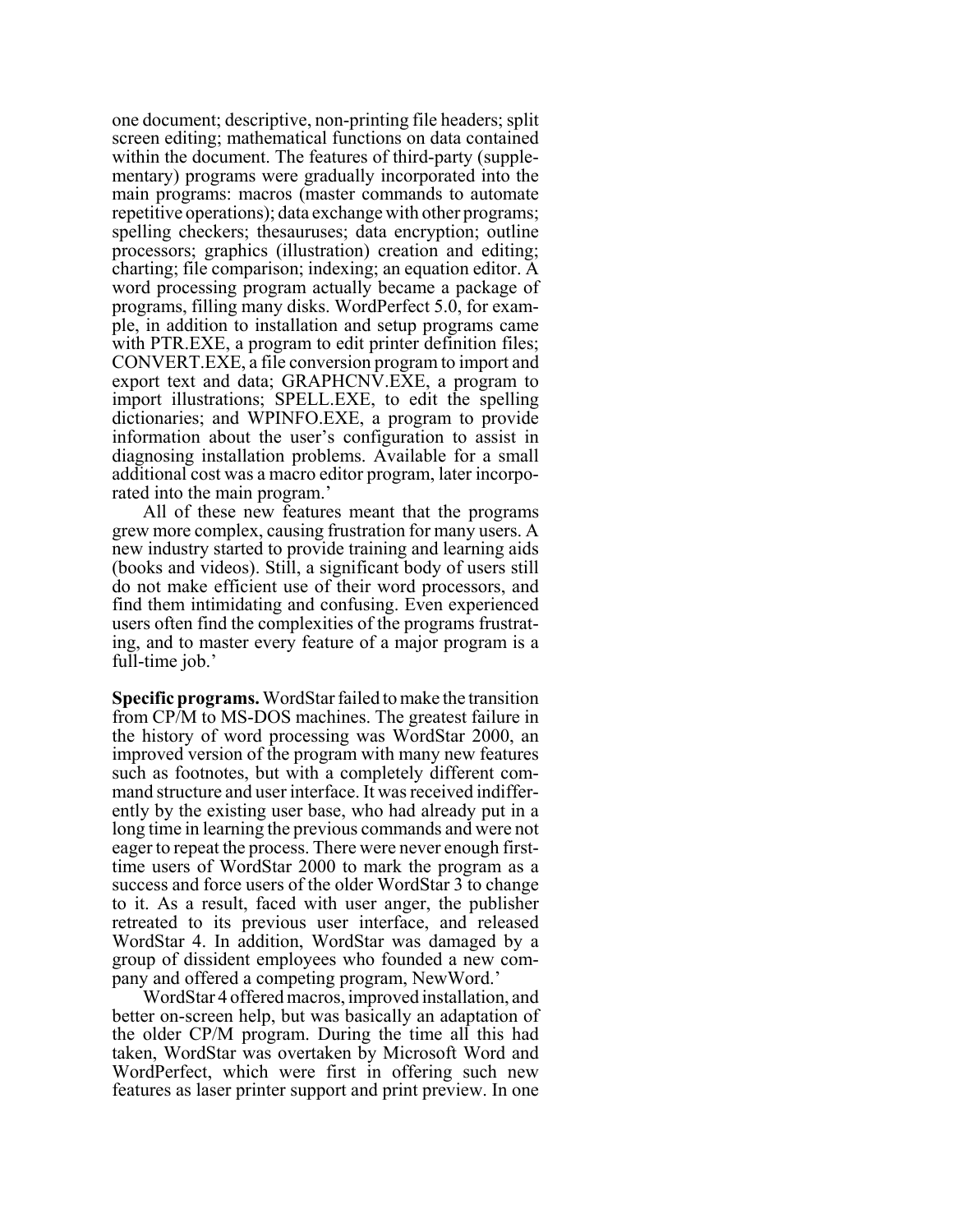of the most egregious examples of "version inflation," WordStar released versions 5, 5.5 and 6.0, while WordPerfect more honestly released version 5.0 and 5.1. The implication is of course that the program with the higher number is better; since this would only be the view of less knowledgeable users, it is tantamount to a declaration of defeat.

**Microsoft Word.** In the mid-1980s, Microsoft Word was the leading word processing program. Following it was WordPerfect, and very much in third place was XyWrite, a respected program for serious writers which never achieved the sales its partisans said it deserved. Word was written to take full advantage of the graphics capability of the MS-DOS computers. This allowed it to have a better display, including screen fonts for foreign language characters. It also offered superior formatting capabilities and style sheets; it was the first major program to incorporate an outline processor. Word was well-placed, by its graphics-based structure, to become the most successful program for the similarly graphics-based Macintosh, and to gain an early lead as the word processor for the IBM graphic interface Windows (also a Microsoft product). However, Word's lead, in the MS-DOS world, did not last long. Its menus were cryptic; function codes could not be searched for; and Microsoft, a controversial company which had many other software products, did not give Word as high a priority as the WordPerfect Corporation did its principal product.'

**WordPerfect.** During the late 1980s and into the 1990s the predominant word processing program was WordPerfect. This is only partly a result of the features of the program. WordPerfect is a character-based (as opposed to graphics-based) program, its function keys are arbitrary and hard to learn, and while it has been a strong competitor, it has never held the lead in flashy features.'

The triumph of WordPerfect as the predominant word processing program is due at least as much to good management and business decisions as it is to the program's features. It is, first, a program available for a greater variety of operating systems than any other, although the MS-DOS version is the most popular. It is today the only word processor that has a common file format for both MS-DOS and Macintosh versions. It has also been a leader in government and international sales, providing many more foreign language versions, and more support for foreign characters and alphabets, than any competitor. It has been more successful than any other company in providing a package of programs: a spreadsheet (PlanPerfect), a database (DataPerfect), a drawing program (DrawPerfect), and a shell providing mail, calendar, and file management functions (WordPerfect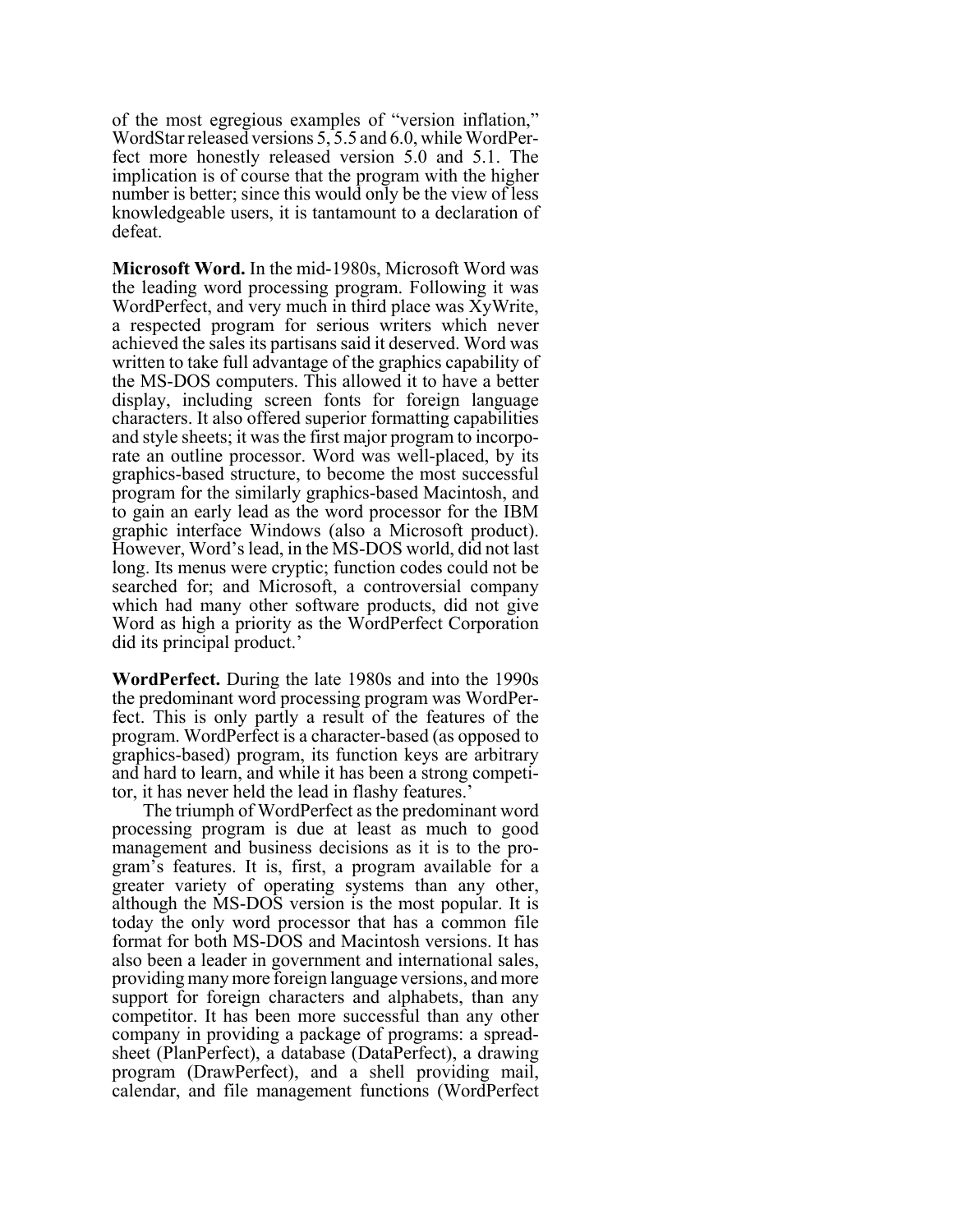Office). A number of other characteristics, while not as easy to proclaim in advertising, have endeared it to data processing professionals, whose recommendations have had a major impact in corporation decisions to adopt it: a macro programming language and editor, a merge programming language, soft keyboards, and the broadest printer support of any program. WordPerfect also has the best documentation in the industry, a significant advantage in a field long characterized by poorly-written or inaccurate documentation.'

Perhaps the biggest single factor in the success of WordPerfect is quite external to the program itself: the company's liberal policy for telephone help. It is WordPerfect's policy to provide purchasers of its microcomputer programs unlimited telephone assistance free of charge, and indeed it subsidizes the service within the U.S. by supplying "800" numbers. At first the company would verify that the caller had purchased its program; later it changed to providing service even to those with stolen copies.'

The contribution of this decision to WordPerfect's success cannot be exaggerated. For new users, confused or faced with installation problems, it offered reassurance and help; for the intermediate it offered help with advanced features; for advanced users faced with program bugs it offered confirmation that bugs exist and indirect access to expert assistance. The telephone help served to reduce user frustration and greatly increase loyalty to the product. A feature much commented on was the addition of "hold jockeys," similar to radio disk jockeys, to calm users on hold during busy periods by playing music, giving progress reports on their calls, and offering news about WordPerfect products. The telephone help service also provided WordPerfect with invaluable feedback on user perceptions of its programs, and the company has shown an admirable ability to assemble and use the data so generated. However, the costs of providing this service have been heavy. It remains to be seen whether WordPerfect will be able to maintain this free service indefinitely.'

**Simpler word processors.** As the major word processors grew so complex, a number of smaller, cheaper, and simpler alternatives emerged in the mid-1980s. These included PC Write, Bank Street Writer, First Choice, and a number of others. While each has a number of users, none of them has achieved predominance over the others. In 1990 WordPerfect released LetterPerfect, a simpler and smaller version of its program that retained file compatibility.'

**Macintosh computers.** The CP/M and IBM-compatible microcomputers all use members of a single family of processing chips: the 8080 and its descendents the Z-80,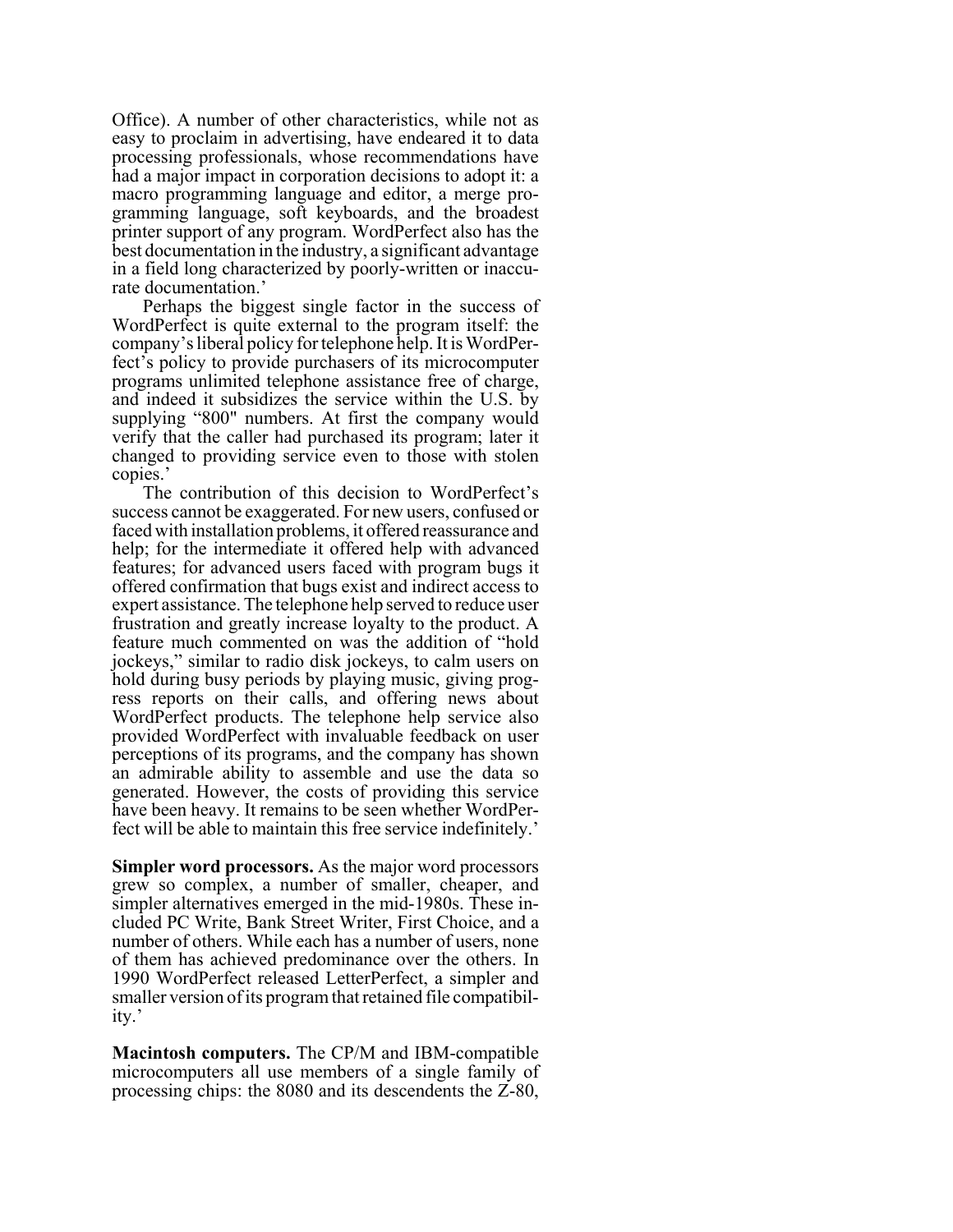8088, 8086, 80286, 80386, and 80486. The other main family of computer processing chip, the 6502 and its descendents, gave birth to the Apple and then to the Macintosh computer, with the short-lived Lisa as an intermediary. The Apple computer, whose color, joysticks, and oversized letters made it very successful in schools, was never used for serious word processing. Its video display was too poor to have an 80 column by 24 line screen; thus it was not possible to see at all what things would look like on the screen.'

The Macintosh, introduced about 1984, quickly gained a loyal and vociferous group of followers. Its operating system, self-installation, and graphical user interface made it far easier to install and use than IBM-compatible computers, which the company emphasized in its advertising. Documents could be seen on the screen just as they would be printed, and the writer had precise control over fonts and font sizes. In contrast with the IBM microcomputers, patents and copyrights protected the Macintosh from competitors, and to date there are no Macintoshcompatible computers. This meant, however, that prices remained much higher than in the more competitive IBMcompatible environment.

The Macintosh was never much used in an office environment or for word processing. The dot-matrix printer sold with it produced an output only marginally suitable for correspondence. There was for some time no intermediate step between that printer and an expensive PostScript laser printer. The mouse was awkward for good typists, as it required that a hand be removed from the keyboard, and the control over typeface and type size was not only unneeded but even a distraction in writing.<sup>1</sup> The Macintosh's greatest success was in publishing and advertising, for which its graphics screen and precise preview of type, illustrations, and layout were invaluable.

**Word Processing and Typesetting.** Reducing the cost of typesetting so that it could be incorporated in an office or small business budget has been a long-standing goal of office equipment. Traditional lead type required expensive equipment and highly trained operators; it was slow to produce and correct. Adaptations of the electric typewriter provided proportionally spaced output of typeset quality, but justification—making an even right margin—meant that each line needed to be typed twice. The first keyboarding mechanically counted the length of the line, and the repetition inserted fractional spaces between words so as to align the right margin. IBM's entry in this field was the Selectric Composer, a piece of hardware vaguely resembling but much more complex than the Selectric typewriter, but with proportional spacing and with three pitches (15, 17.4, and 19.8 characters per inch). A special ribbon and paper were used to obtain a very black and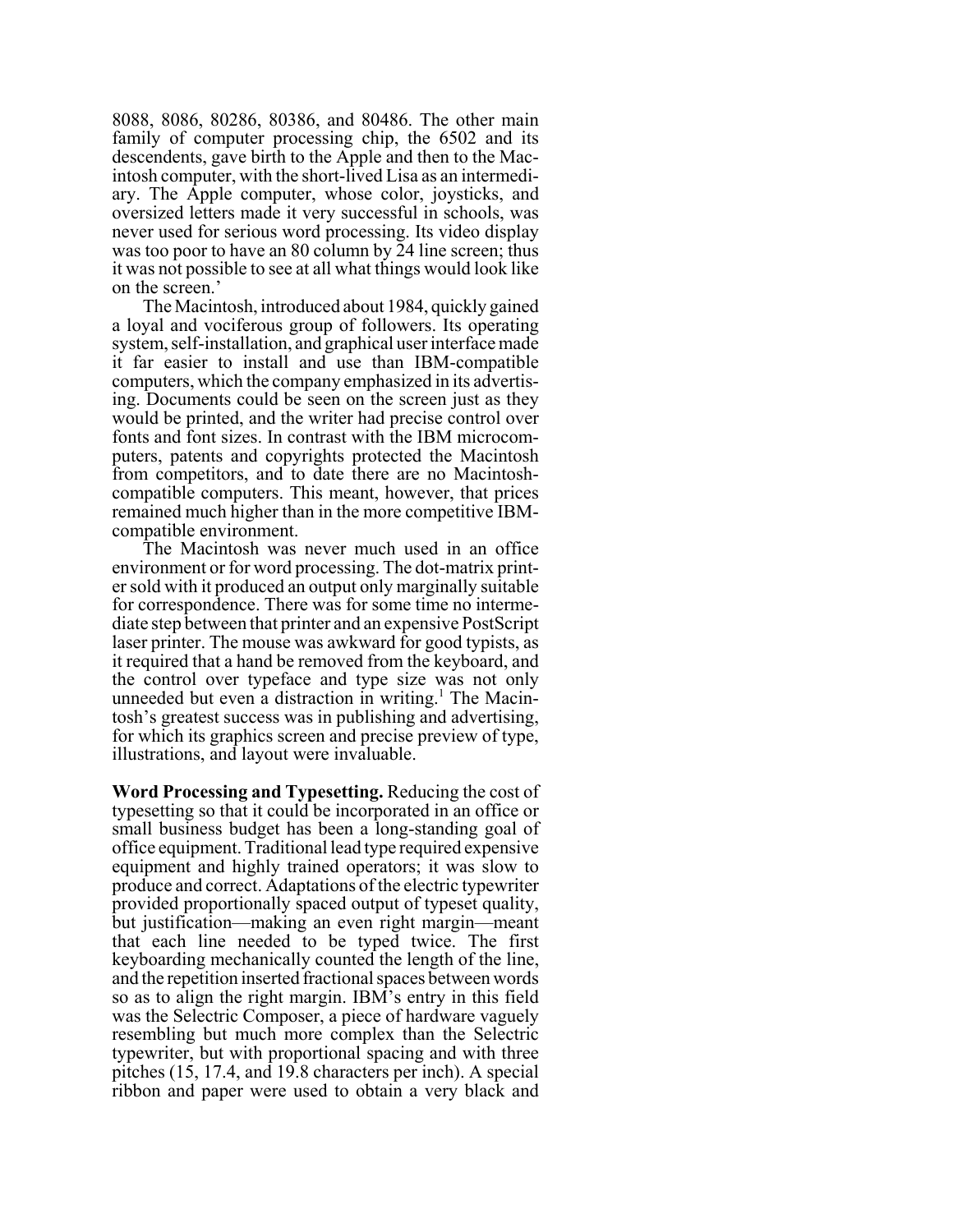crisp output, suitable for offset printing.'

A model of the Selectric Composer was soon fitted to read tapes created and corrected on the MT/ST. The machine calculated interword spaces, and it was thus necessary to type only once to achieve a justified output. Hyphenation during playback, though operator-assisted, was implemented for the first time. While the Magnetic Tape Selectric Composer was still very expensive for an office, and was limited to a maximum type size of 12 points, its input could be prepared by a secretary without the special training of a typesetter. It marked an important first step in the marriage of word processing and typesetting.'

From early in the computer age, typesetters developed the hardware needed to use computer files as input. However, this was limited to letters, numbers, and punctuation; formatting, control of type face or size, and use of special characters were only possible if complex codes were added to the computer files. The results could not be previewed on the computer, nor could the transferred files, once processed on the target hardware, be returned for further editing on the computer. The output devices were far too expensive for office or small business use.'

Production of typeset output on the microcomputer itself required an affordable output device with good resolution, speed, and print quality, the ability to handle a variety of type sizes and special characters, and the processing power to calculate microspacing needed to justify lines. The latter is the simplest: the program uses a table containing the widths of each character, calculates the total length of the letters in a line by adding the width of each, subtracting this from the desired line length (measure), and dividing the remainder by the number of interword spaces. The result is then sent to the printer as fractional spacing instructions. In addition, good typesetting requires kerning: removing space between selected pairs of letters to achieve a satisfying visual effect. This added to the previous requirement the need to look up pairs of characters in a table and send fractional spacing adjustments to the printer between letters.

Proportional spacing was partially implemented on CP/M machines, and fully adapted on both MS-DOS and Macintosh machines in the mid-1980s. Kerning was implemented with WordPerfect 5.0, in 1988. The output device of choice proved to be the laser printer. Daisywheel printers could handle proportional spacing, but not varying type sizes. Changes from roman to italic required that the machine be stopped twice for manual change of print wheels. Dot-matrix printers could change to different type sizes and styles without operator intervention, but were unacceptably slow when operated at their finest resolution. The blackness of their output was also unreliable.

These problems were resolved with the laser printer,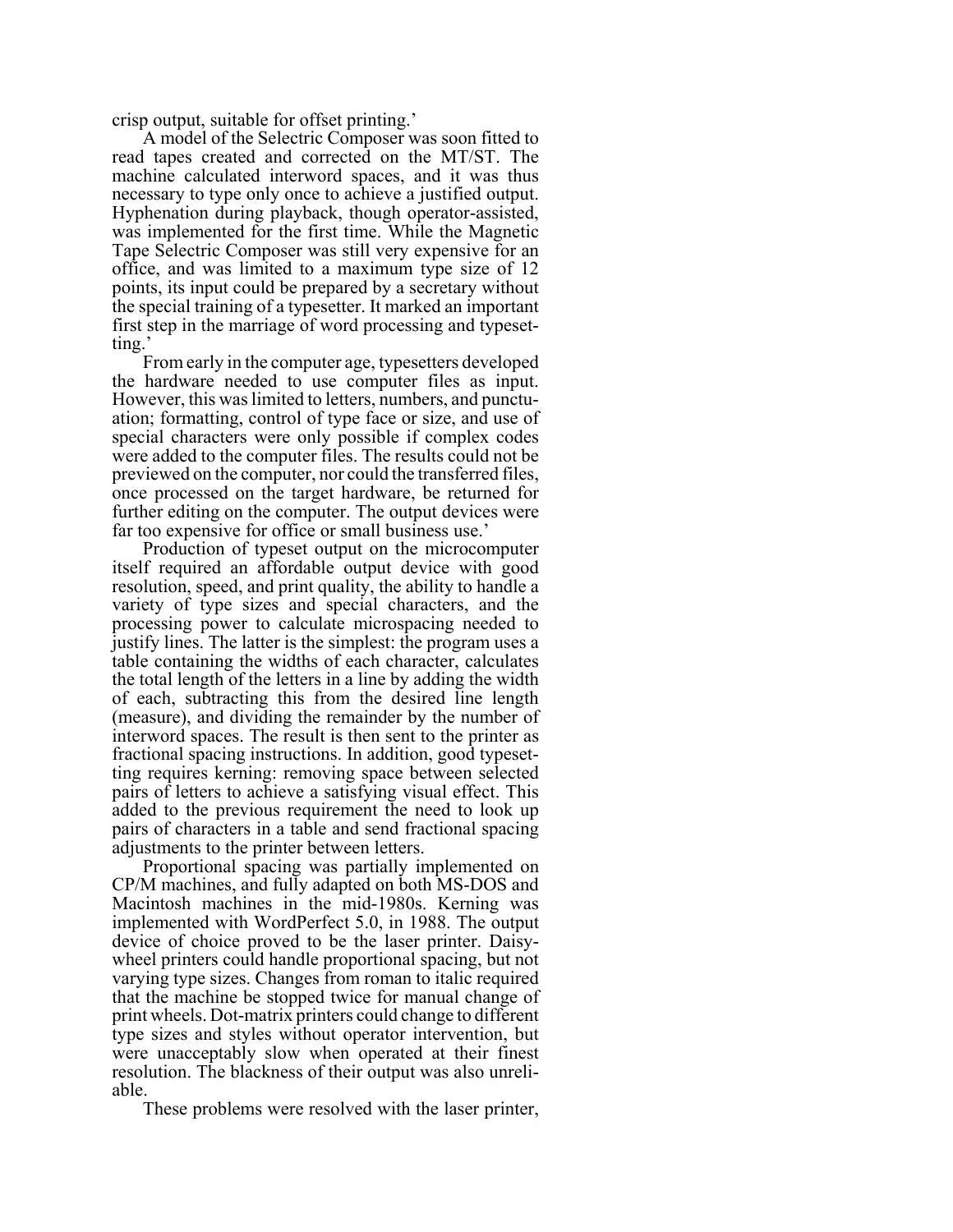which appeared on the scene in the mid-1980s. By the end of the 1980s it had so declined in price that it was available to almost anyone needing to produce typeset material. Using a print engine adapted from the photocopy machine, the laser printer offered high speed and reliability together with good print quality.

All laser printers came with some typefaces built in. All but the earliest accepted and housed in the memory electronic type stored in the memory chips of plug-in cartridges, or sent by the computer. The electronic type consisted of patterns of dots that would be printed on the page when the appropriate letter was sent from the computer. Any size or style of type could thus be accommodated. At the very end of the 1980s and early 1990s the production of electronic type grew into a new industry. The industry offered the microcomputer-based typesetter virtually all the choices in type style previously available on dedicated typesetting equipment costing many times the price. Many previously unavailable fonts appeared, both ornamental (based on handwriting, for example), and practical (exotic foreign languages; dead languages needed in Biblical and historical studies).

Page design programs, sometimes described with the misleading label "Desktop Publishing," allowed the microcomputer user easily and precisely to arrange headlines, text, and illustrations on pages. The leading programs were Aldus PageMaker and Ventura Publisher, and several simpler and less expensive alternatives.<sup>2</sup>

**The future of word processing.** Hardware has always set the boundaries for word processing. Hard disks and larger computer memories meant larger and more powerful programs could be stored and run. Better graphics displays meant more characters could be shown. Better printers allowed growth from letter writing to typesetting.

The huge storage capacity of the optical disk means that word processing will be linked even further with a multimedia environment including pictures and sound. At the same time, access to huge bodies of electronic text, locally or remotely stored on optical media, is rapidly becoming a reality. Reading will eventually take place primarily on a screen, and word processing software will be used for reading as well as a writing. The software offers the possibility of reading texts in new, non-linear ways, creating links between blocks of text or between files ("hypertext") which have no parallel in the conventional, printed world.'

As written communication shifts to electronic rather than paper transmission, word processors will become more closely linked with electronic mail systems. If past trends continue, functions presently carried out by separate programs from different manufacturers—grammar checking, concordance producing—will also be incorporated